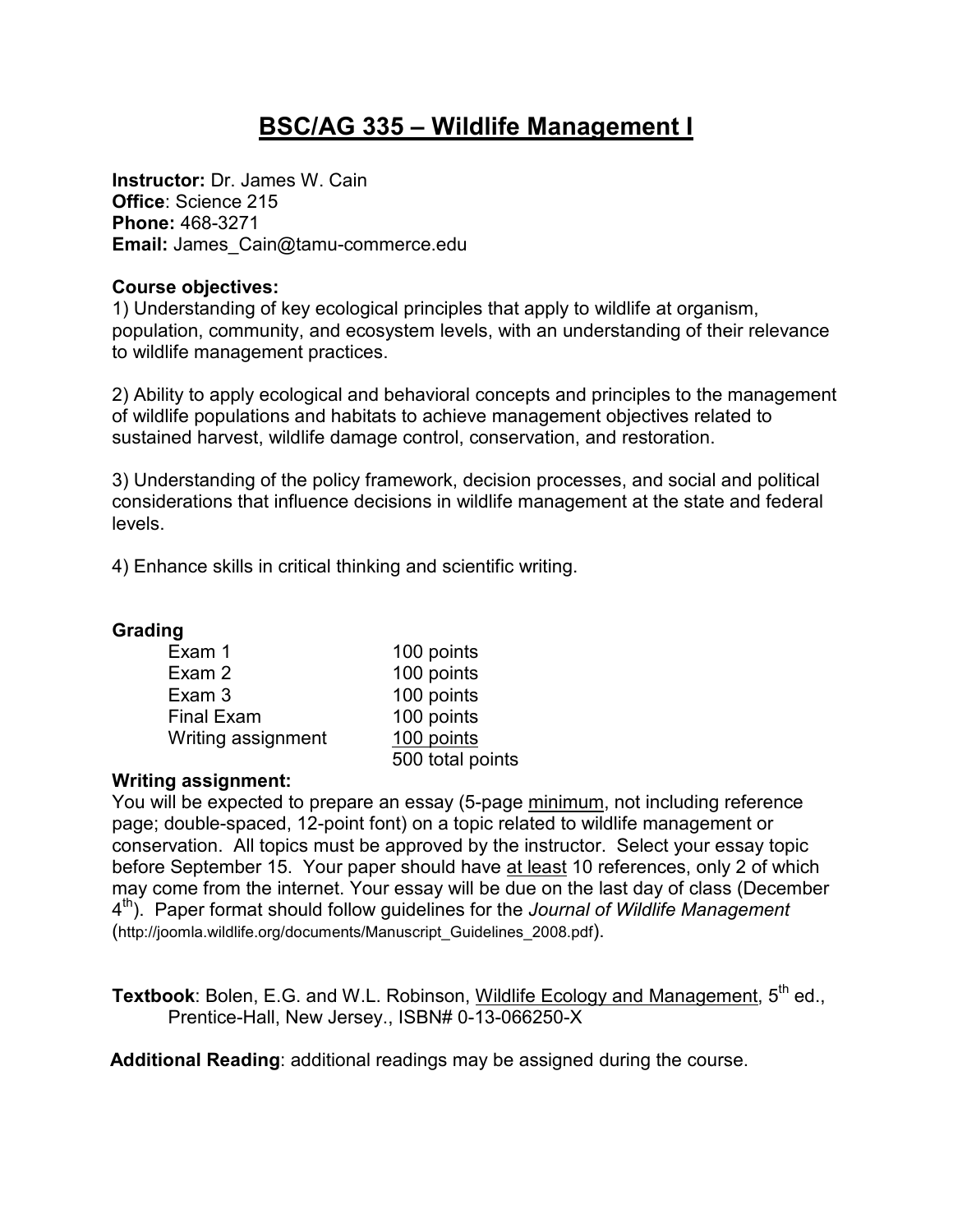#### **Expectations and responsibilities of students:**

Regular attendance in lecture is expected. Exams will be based on material contained in the assigned readings **AND** lectures. Final exam will cover material from the entire course.

Students are expected to read the text chapters and supplemental readings prior to lecture in which the topics are discussed. Some exam questions will be based solely on required readings.

#### **Obligatory Statements:**

All student enrolled at the University shall follow the tenets of common decency and acceptable behavior conducive to a positive learning environment (see Student's Guide Handbook, Policies and Procedures, Conduct).

Plagiarism is a criminal activity. You must cite all sources of information. Copying of material, whether parts of sentences, whole sentences, paragraphs or entire articles, will result in a score of zero for your essay and can result in further disciplinary action." Note that this is true throughout the University and we do have plagiarism-detecting software in place. Further information for avoiding this activity will be provided with your written assignments.

**Students with Disabilities:** The Americans with Disabilities Act (ADA) is a federal antidiscrimination statute that provides comprehensive civil rights protection for persons with disabilities. Among other things, this legislation requires that all students with disabilities be guaranteed a learning environment that provides for reasonable accommodation of their disabilities. If you have a disability requiring an accommodation, please contact: **Office of Student Disability Resources and Services, Texas A&M University-Commerce, Gee Library, Room 132, Phone (903) 886-5150 or (903) 886- 5835, Fax (903) 468-8148,** StudentDisabilityServices@tamu-commerce.edu